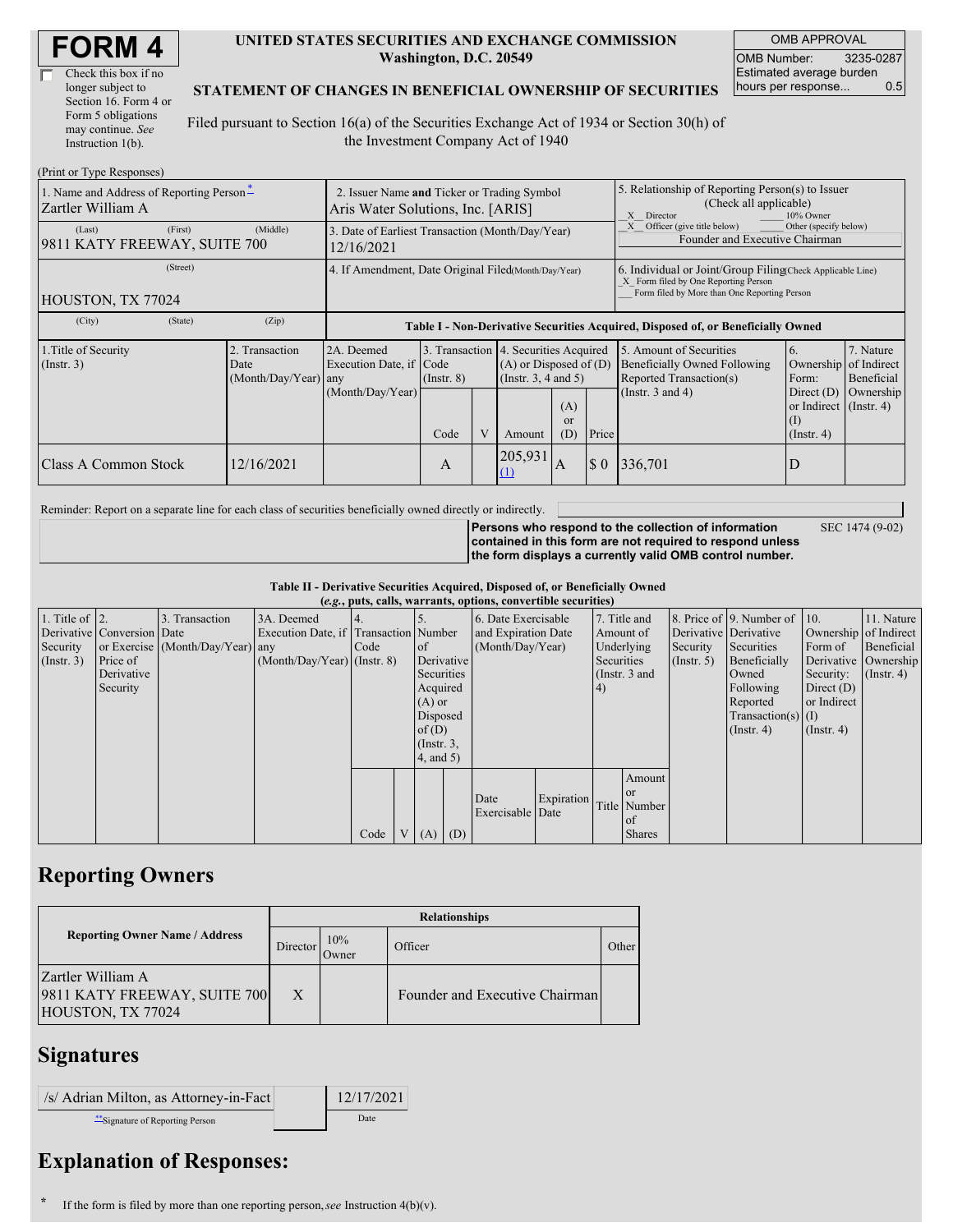**\*\*** Intentional misstatements or omissions of facts constitute Federal Criminal Violations. *See* 18 U.S.C. 1001 and 15 U.S.C. 78ff(a).

**( 1)** share of the Issuer's Class A common stock. The RSUs will vest in the following installments: (i) one-third on December 16, 2022, (ii) one-third on December 16, 2023, and Represents 205,931 restricted stock units ("RSUs") granted under the Aris Water Solutions, Inc. 2021 Equity Incentive Plan. Each RSU represents the right to receive one (iii) one-third on December 16, 2024.

### **Remarks:**

Exhibit 24.1 - Power of Attorney

Note: File three copies of this Form, one of which must be manually signed. If space is insufficient, *see* Instruction 6 for procedure.

Potential persons who are to respond to the collection of information contained in this form are not required to respond unless the form displays a currently valid OMB number.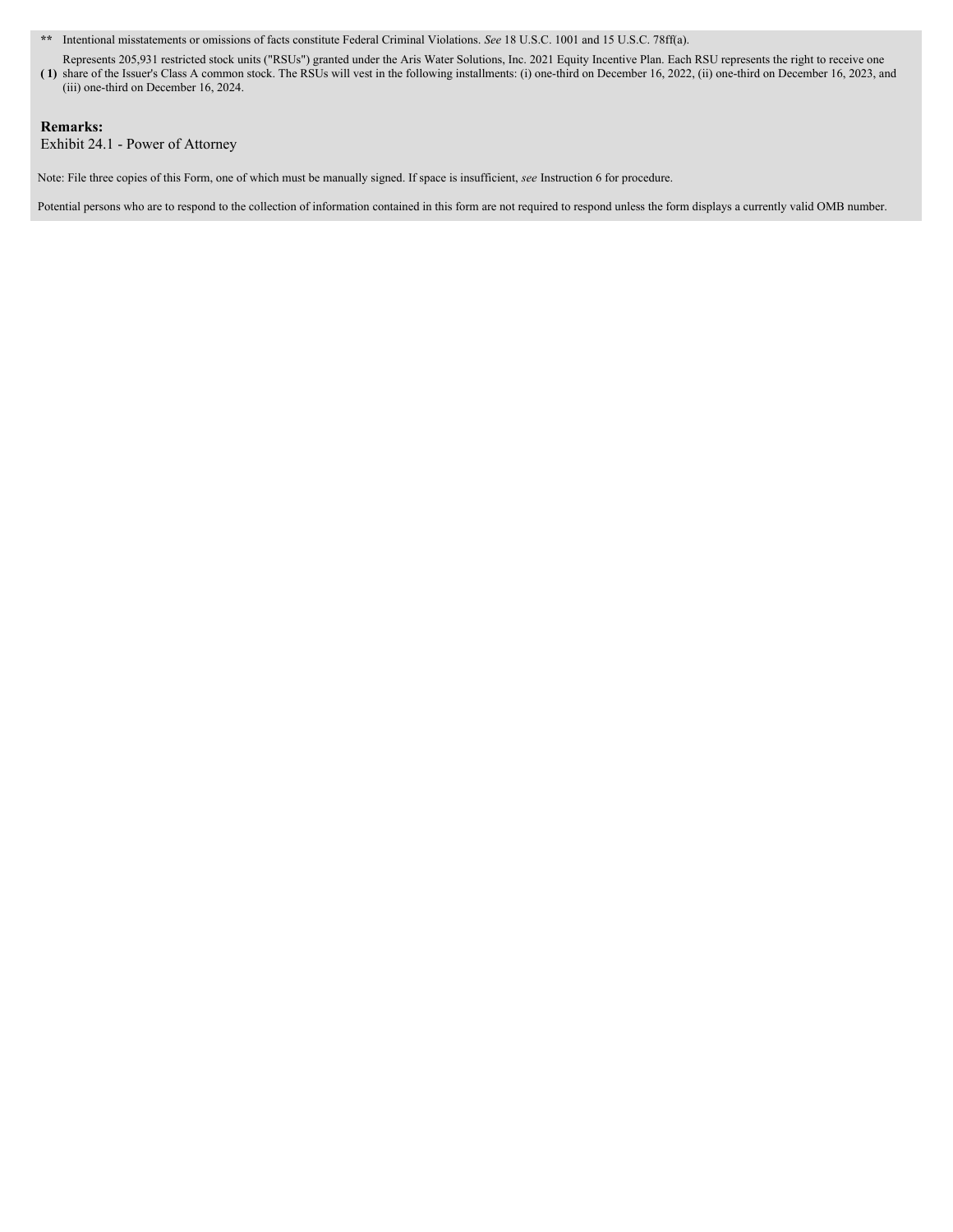#### POWER OF ATTORNEY

Know all by these presents that the undersigned hereby constitutes and appoints each of Brenda R. Schroer, Amanda M. Brock and Adrian Milton, and any of their substitutes, signing singly, as the undersigned's true and lawful attorney-in-fact (each of such persons and their substitutes being referred to herein as the "Attorney-in-Fact") with full power to act for the undersigned and in the undersigned's name, place and stead, in any and all capacities, to:

- 1. prepare, execute in the undersigned's name and on the undersigned's behalf, and submit to the U.S. Securities and Exchange Commission (the "SEC") a Form ID, including amendments thereto, and any other documents necessary or appropriate to obtain or update codes, passwords, and passphrases enabling the undersigned to make electronic filings with the SEC of reports required or considered by the Attorney-in-Fact to be advisable under the Securities Exchange Act of 1934 (the "Exchange Act") or any rule or regulation of the SEC;
- 2. prepare, execute and submit for and on behalf of the undersigned any and all reports (including any amendments thereto) the undersigned is required to file with the SEC, or which the Attorney-in-Fact considers it advisable to file with the SEC, under Section 16 of the Exchange Act or any rule or regulation thereunder, with respect to the any security of Aris Water Solutions, Inc. (the "Company"), including Forms 3, 4 and 5 in accordance with Section 16(a) of the Exchange Act and the rules thereunder;
- 3. do and perform any and all acts for and on behalf of the undersigned which may be necessary or desirable to complete and execute any such reports, complete and execute any amendment or amendments thereto, and timely file such reports with the SEC and any securities exchange or similar authority, including but not limited to obtaining, as the undersigned's representative and on the undersigned's behalf, information regarding transactions in the Company's equity securities from any third party, including the Company and any brokers, dealers, employee benefit plan administrators and trustees, and the undersigned hereby authorizes any such third party to release any such information to the Attorney-in-Fact; and
- 4. take any other action of any type whatsoever in connection with the foregoing which, in the opinion of the Attorney-in-Fact, may be of benefit to, in the best interest of, or legally required by, the undersigned, it being understood that the documents executed by the Attorney-in-Fact on behalf of the undersigned pursuant to this Power of Attorney shall be in such form and shall contain such terms and conditions as the Attorney-in-Fact may approve in the Attorney-in-Fact's discretion.